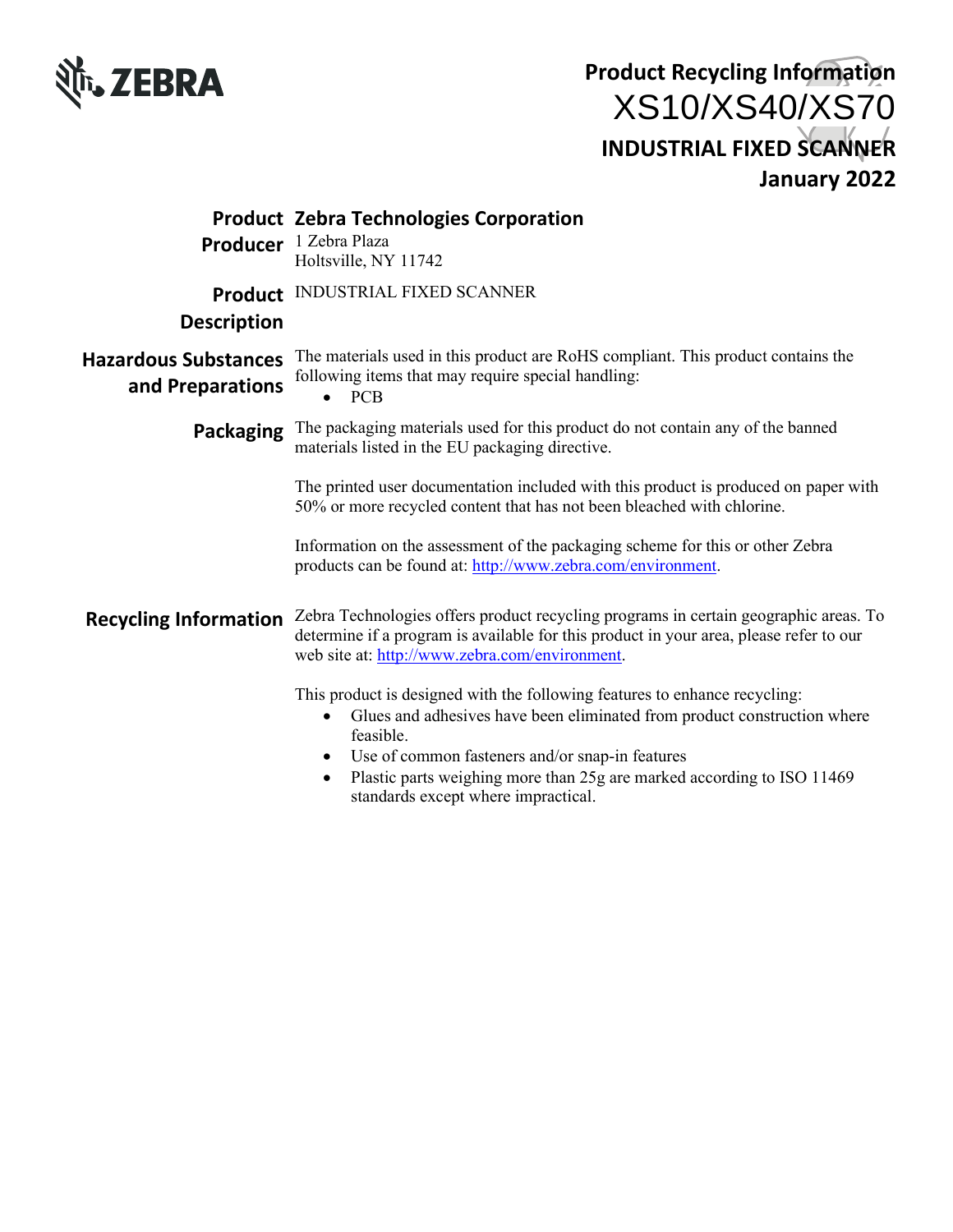

#### **XS40 INDUSTRIAL FIXED SCANNER**



#### **xS40 Mechanical Top Assembly; Explode View**

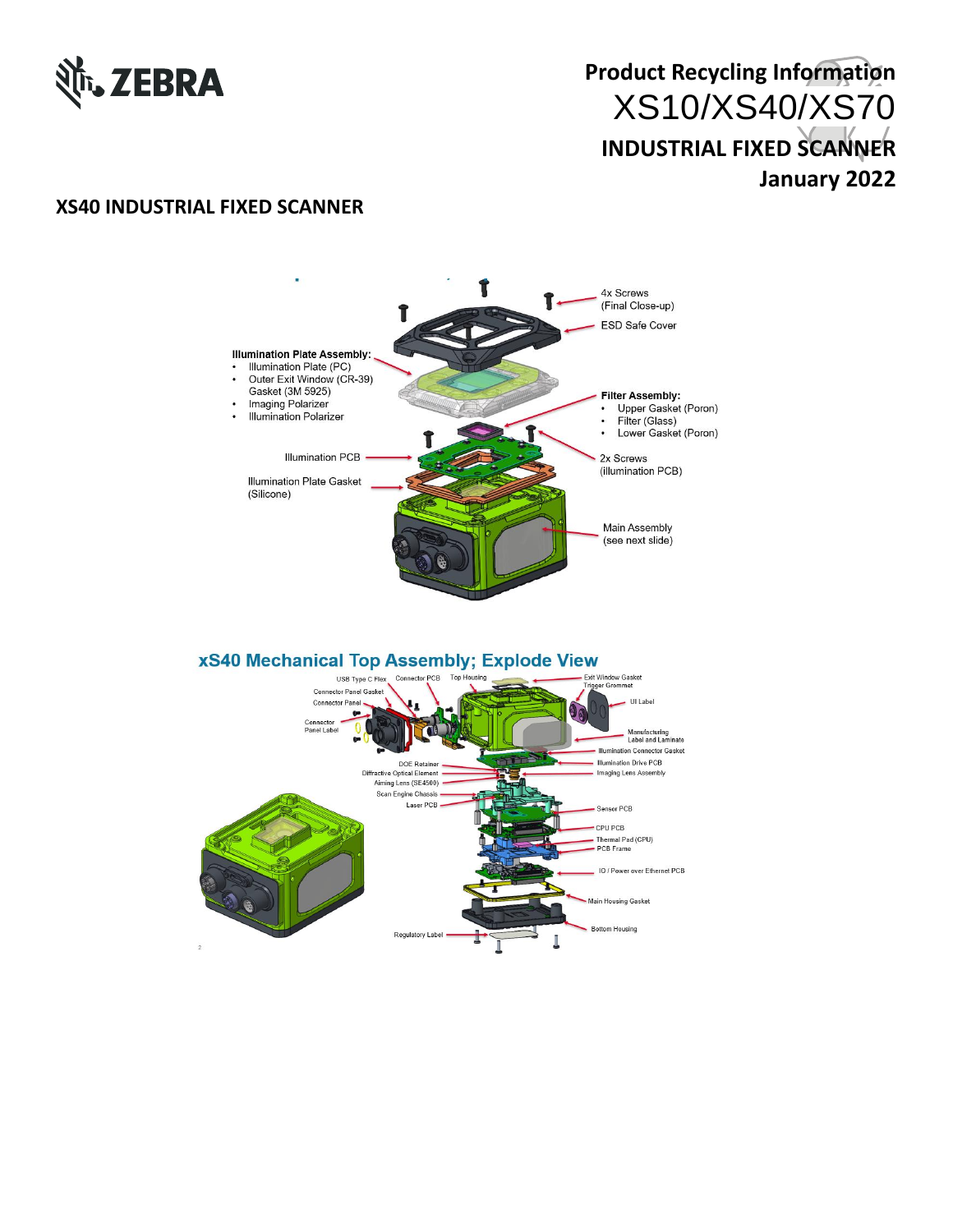

#### î IP67 Cove î 4x screws 4x screws Threaded<br>lens adapter **xS70 Mechanical Top Assembly; Explode View** IP67 Cover Gasket Light-pipe Gasket **Trigger Grommet** Light-Pipe **Top Housing** UI Label **Connector Panel Assembly Connector Panel Label** Manufacturing Label and Laminate Imaging Chassis Gasket Auto-Focus Connector PCB Imaging Chassis Cover Glass Imaging Chassis Sensor PCB CPU PCB Thermal Pad (Processor) PCB Frame Thermal Pads (Frame). IO / Power over Ethernet PCB Dual Ethernet<br>PCB Frame Dual Ethernet IO PCB Thermal Pads<br>(DE Frame) **Bottom Housing** Main Housing Gasket M12 X Code Panel Regulatory Label

Mount Wire Assembly

#### **xS70 Removable Covers; Exploded View**